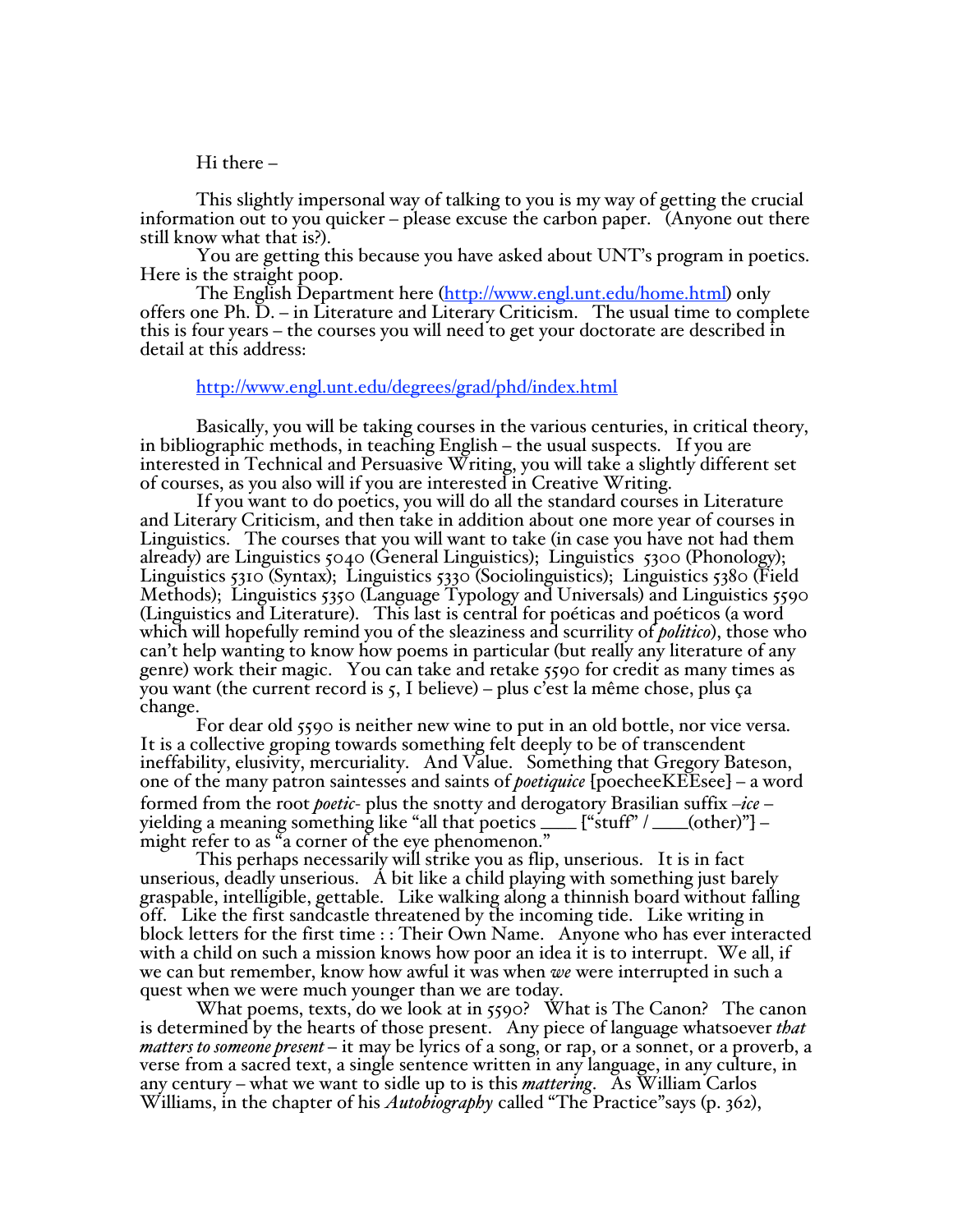\*But one of the characteristics of this rare presence is that it is shy and revengeful. It is not a name that is bandied about in the marketplace, no more than it is something that can be captured and exploited by the academy. Its face is a particular face, it is likely to appear under the most unlikely disguises. You cannot recognize it from past appearances—in fact it is always a new face. It knows all that we are in the habit of describing. It will not use the same appearance for any new materialization. And it is our very life. It is we ourselves, at our rarest moments, but inarticulate for the most part except when in the poem one man, every five or six hundred years, escapes to formulate a few gifted sentences."

You see the difficulty. This quest for knowledge of that which William Carlos Williams adumbrates is utopian. We cannot know it; with rarest grace, we can perhaps <u>be</u> it. What a terriwonderful fate, to have a monkey like this on one's back!

So. You will take lots of courses in literature and criticism, lots of courses in linguistics, and in your copious free time, you are encouraged to take as many courses in creative writing as you possibly can, because it seems to be the case for many of us that we cannot hope to do something as inconceivable as understanding what a writer is trying to achieve, in the teeth of a pyramid of fear, unless we have looked that often crippling fear in the face in ourselves.

Does it sound as if this course of study is as ineffable as that which is the object of study? Good – that's how it feels to me. When you have taken enough of the courses in the English Department, and of course any of goodness knows how many other courses from related fields (Music? Philosophy? Cognitive science? Journalism? Dance? Any thing your Heart might desire?) so that Something has begun to blossom in you, so that it is time to write a thesis, a thesis you will write. It may be one centered on criticism  $-$  on Tennyson, or DeLillo, or Li Bai  $-$  or on linguistics (on autosegmental pragmatics, or on a case problem in Mon-Khmer languages), or on a novel or collection of poems that have ripened in you – we will try not to limit you. We will ask you to choose a committee of at least three people  $-\dot{a}$ literature person, a creative writer, a linguist - and to have chosen them early on, so that they can help guide you in the inner listening that you will see is the core of this quixotic endeavor.

This is an awful lot of words which are trying to suggest the perimeter of a largely unexplored area. It seems to us that when you finish such an endless task, you should be very employable ! you should be able to teach literature or linguistics, and hopefully creative writing, at introductory levels at least, and then advanced levels of all the fields that your thesis has called you to learn about deeply.

The things that a poético or poética will want to know seem innumerable, there looks like there is nothing like a light at the end of any tunnel (What tunnel? Where is the entrance, even?), who should attempt to enroll in any such agile and two-horned adventure?

,Why write if this too easy activity of pushing a pen across paper is not given a certain bullfighting risk and we do not approach dangerous, agile and two-horned topics?"

## José Ortega y Gasset